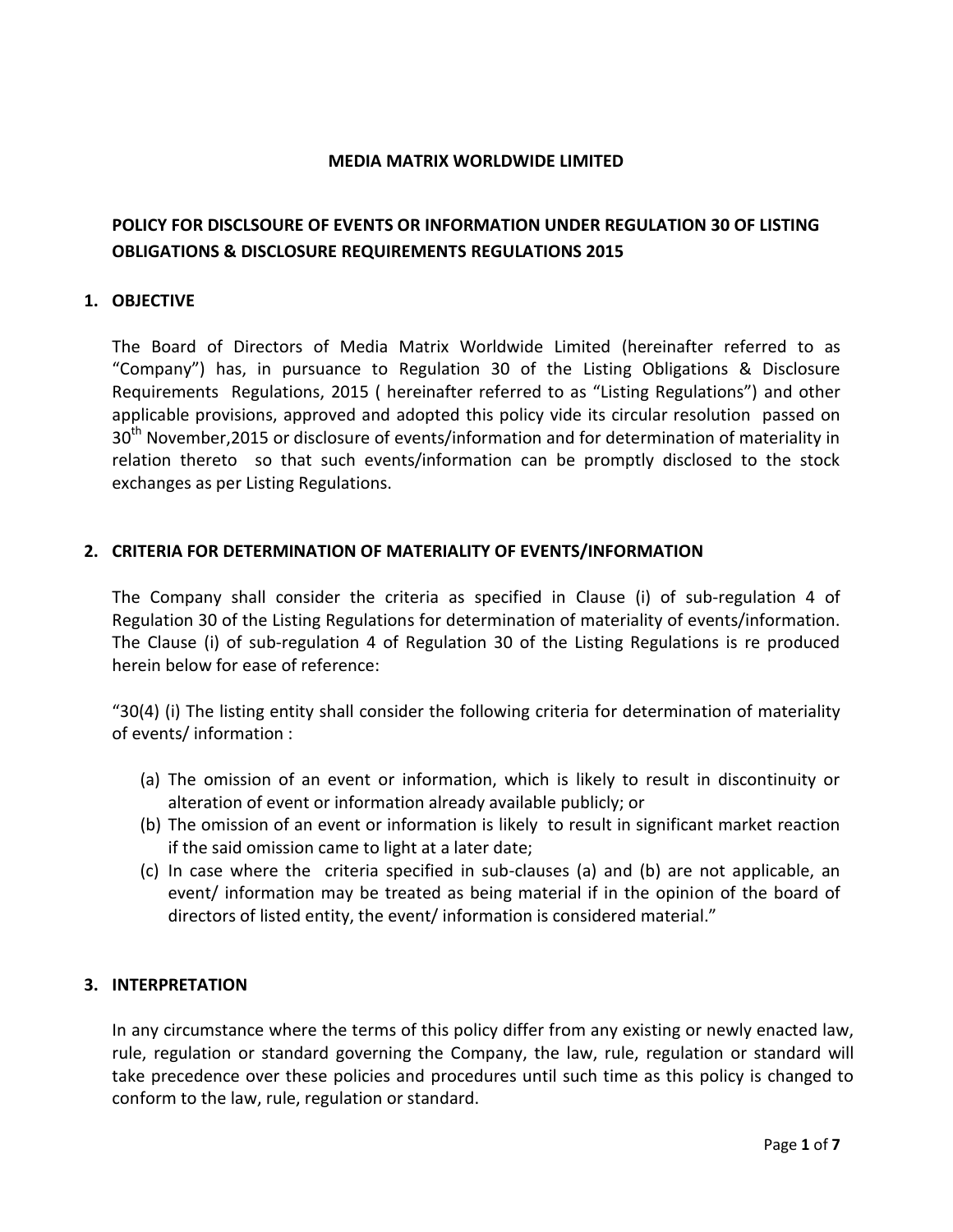# **4. EFFECTIVE DATE**

This Policy is effective from  $1^{\text{st}}$  December, 2015.

#### **5. DISCLSOURE OF EVENTS OR INFORMATION**

- **A.** Whole Time Director, Chief Financial Officer and the Company Secretary of the Company for the time being of the Company, shall have the authoritative powers to determine the materiality of any event(s) or information, classify it as a Material Event(s) or Information, decide the appropriate time at which disclosure is to be filed with the stock exchanges and details that may be filed in the best interest of present and potential investors of the Company.
- **B.** The following Events/ information specified in para A of Part A of Schedule III to the Listing Regulations upon occurrence of which the Company shall make disclosure to Stock Exchange without any applications of the guidelines for materiality.
	- i) Acquisition(s) (including agreement to acquire), Scheme of Arrangement (amalgamation/ merger/ demerger/restructuring), or sale or disposal of any unit(s), division(s) or subsidiary of the listed entity or any other restructuring.

**Explanation**.- For the purpose of this sub-para, the word 'acquisition' shall mean,-

(i) acquiring control, whether directly or indirectly; or,

(ii)acquiring or agreeing to acquire shares or voting rights in, a company, whether directly or indirectly, such that –

(a) the listed entity holds shares or voting rights aggregating to five per cent or more of the shares or voting rights in the said company, or;

(b) there has been a change in holding from the last disclosure made under subclause (a) of clause (ii) of the Explanation to this sub-para and such change exceeds two per cent of the total shareholding or voting rights in the said company.

- ii) Issuance or forfeiture of securities, split or consolidation of shares, buyback of securities, any restriction on transferability of securities or alteration in terms or structure of existing securities including forfeiture, reissue of forfeited securities, alteration of calls, redemption of securities etc.
- iii) Revision in Rating(s).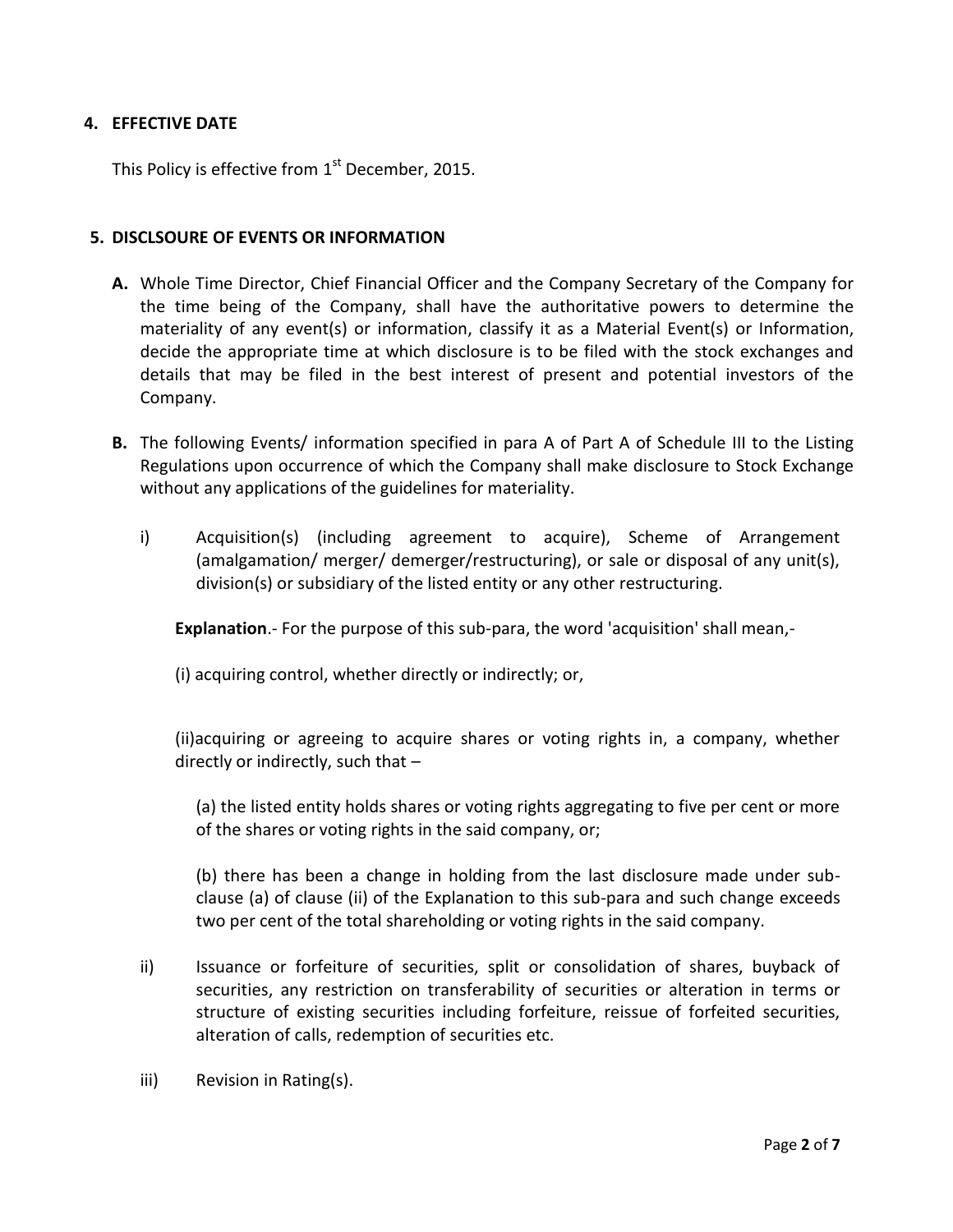- iv) Outcome of Meetings of the Board of Directors. The Company shall disclose to the Exchanges, within 30 minutes of the closure of the meeting, held to consider the following:
	- a) Dividends and/or cash bonuses recommended or declared or the decision to pass any dividend and the date on which divided shall be paid/dispatched;
	- b) Any cancellation of dividend with reasons thereof;
	- c) The decision with respect to fund raising proposed to be undertaken;
	- d) Increase in capital by issue of bonus shares through capitalization including the date on which such bonus shares shall be credited/dispatched;
	- e) Reissue of forfeited shares or securities, or the issue of shares or securities held in reserve for future issue or the creation in any form or manner of new shares or securities or any other rights, privileges or benefits to subscribe to;
	- f) The decision on buyback of securities;
	- g) Short particulars of any other alterations of capital, including calls;
	- h) Financial results;
	- i) Decision on voluntary delisting by the Company from stock exchanges.
- v) Agreements (viz shareholder agreements(s), joint venture agreement(s), family settlement agreement(s) (to the extent that if impacts management and control of the Company), agreement(s)/treaty(ies)/contract(s) with media companies) which are binding and not in normal course of business, revision(s) or amendment(s) and termination(s) thereof.
- vi) Fraud/defaults by promoter or key managerial personnel or by the Company or arrest of key managerial personnel or promoter.
- vii) Change in directors, key managerial personnel (Managing Director, Chief Executive Officer, Chief Financial Officer, Company Secretary etc), Auditor and Compliance officer.
- viii) Appointment or discontinuation of share transfer agent.
- ix) Corporate debt restructuring.
- x) One time settlement with a bank.
- xi) Reference to BIFR and winding-up petition filed by any party/creditor.
- xii) Issuance of notices, call letters, resolutions and circulars sent to shareholders, debenture holders or creditors or any class of them or advertised in the media by the Company.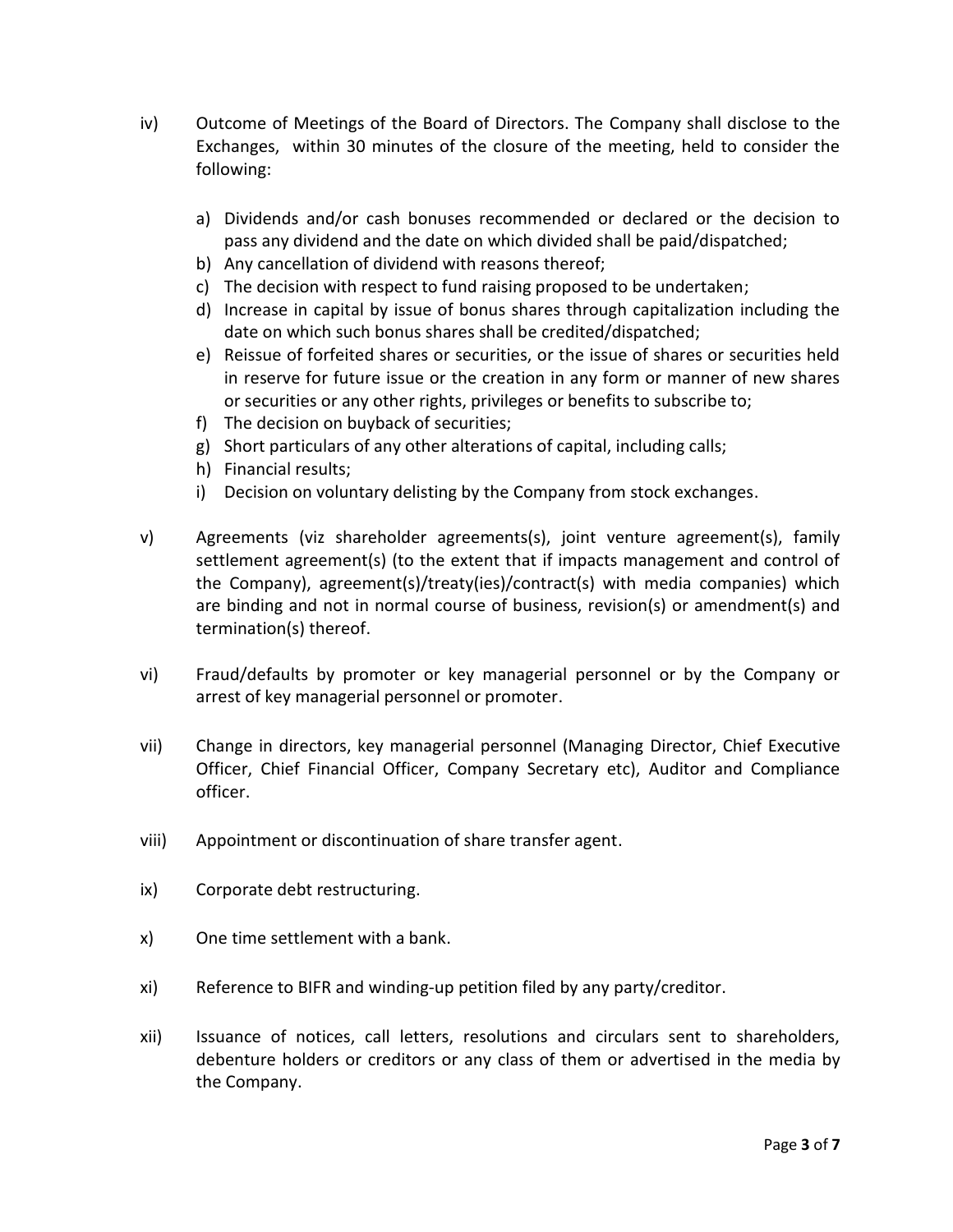- xiii) Proceedings of Annual and extraordinary general meetings of the Company.
- xiv) Amendments to memorandum and articles of association of the Company in brief.
- xv) Schedule of analyst or institutional investor meet and presentations on financial results made by the Company to analysts or institutional investors.

The Company shall first disclose to all stock exchanges of all events as specified above as soon as reasonably possible and not later than twenty four hours form the occurrence of event or information; provided that in case the disclosure is made after twenty four hours of occurrence of the event or information, the Company shall, along with such disclosure provide explanation for delay. Provided further that disclosure with respect to events specified above under sub –para (iv) shall be made within thirty minutes of the conclusion of the Board meeting.

- **C.** The following events/ information specified in para B of Part A of of Schedule III to the Listing Regulations upon occurrence of which the Company shall make disclosure to Stock Exchanges after following the procedural guidelines for materiality as given in Clause 6 of this Policy.
	- i) Commencement or any postponement in the date of commencement of commercial production or commercial operations of any unit/division.
	- ii) Change in the general character or nature of business brought about by arrangements for strategic, technical, manufacturing, or marketing tie-up, adoption of new lines of business or closure of operations of any unit/division (entirety or piecemeal).
- iii) Capacity addition or product launch.
- iv) Awarding, bagging/receiving, amendment or termination of awarded/bagged orders/ contracts not in the normal course of business.
- v) Agreements (viz; loan agreement(s) (as a borrower) or any other agreement(s) which are binding and not in normal course of business) and revision(s) or amendment(s) or termination(s) thereof.
- vi) Disruption of operations of any one or more units or division of the listed entity due to natural calamity (earthquake, flood, fire etc.), force majeure or events such as strikes, lockouts etc.
- vii) Effect(s) arising out of change in the regulatory framework applicable to the listed entity.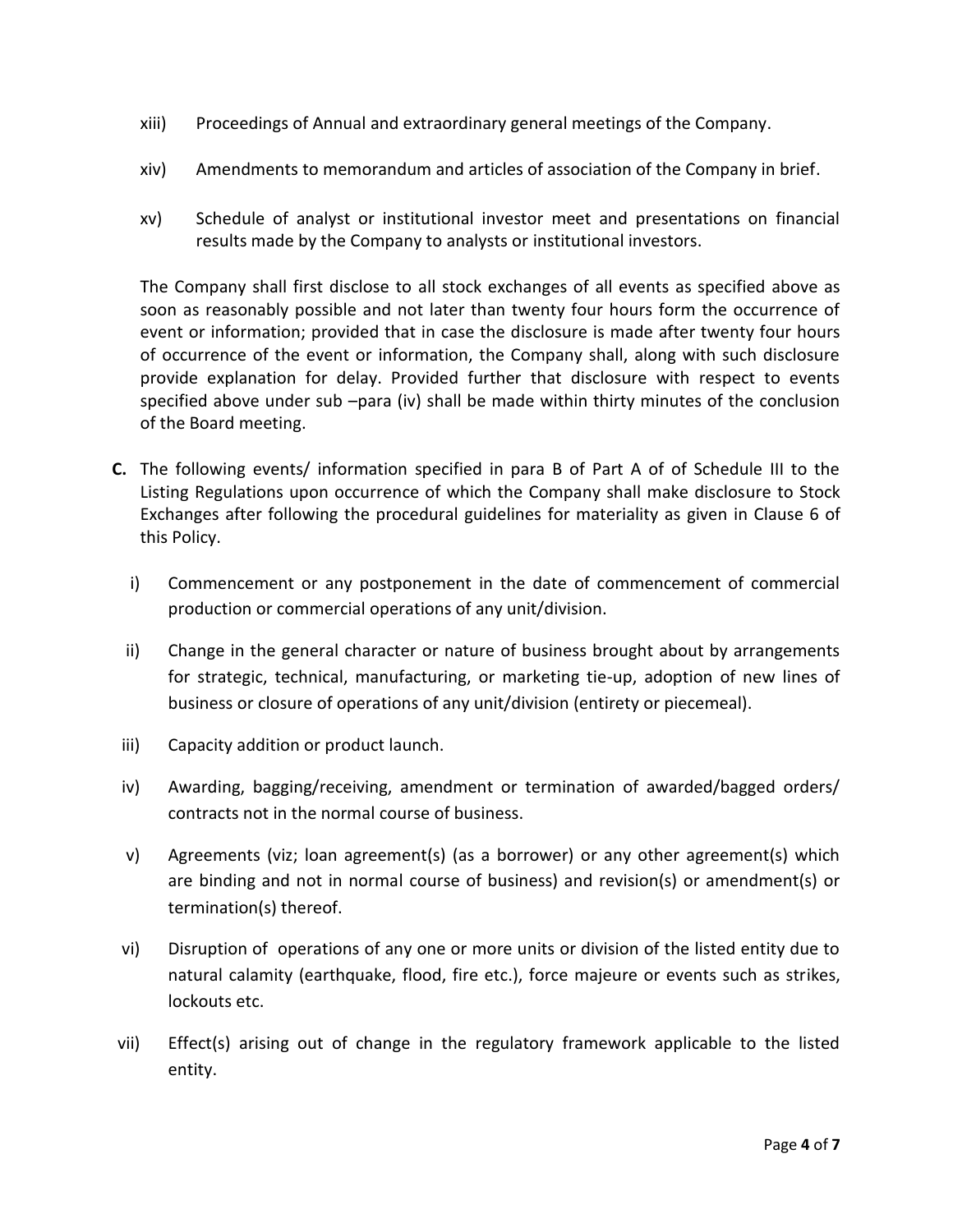- viii) Litigation(s) / dispute(s) / regulatory action(s) with impact.
- ix) Fraud/ defaults etc. by directors (other than key managerial personnel) or employees of listed entity.
- x) Options to purchase securities including any ESOP/ESPS Scheme.
- xi) Giving of guarantees or indemnity or becoming a surety for any third party.
- xii) Granting, withdrawal, surrender, cancellation or suspension of key licenses or regulatory approvals.
- **D.** Any other information/event viz. major development that is likely to affect business, e.g. emergence of new technologies, expiry of patents, any change of accounting policy that may have a significant impact on the accounts, etc. and brief details thereof and any other information which is exclusively known to the listed entity to appraise its position and to avoid the establishment of a false market in such securities.

# **6. PROCEDURAL GUIDELINES FOR DETERMINATION OF MATERIALITY OF EVENTS/ INFORMATION**

In order to ensure that the Company complies with the disclosure obligations under Regulations 30 of the Listing Regulations, the Board has established an internal system for reporting any event/ information which may require disclosure so that the event/ information can be properly assessed and decision can be made regarding its disclosure to the stock exchanges.

Under the system, all Functional heads who are responsible for specific areas of Company operations ("Responsible Officers") shall report any event/information which is material or may possibly be material or of which the functional heads are unsure as to act materiality to Whole Time Director or to Company Secretary or to Chief Financial Officer for the time being of the Company. Such events/information should be report immediately after a Responsible officer becomes aware of it.

On receipt of communication of potential material event/ information, Key Managerial Personnel's (KMP's) comprising of Whole Time Director, Company Secretary and CFO will;

i. Review event/ information and to take whatever steps necessary to verify its accuracy;

ii. Assess whether the event/ information is required to be disclosed to the Stock Exchanges under the Listing Regulations;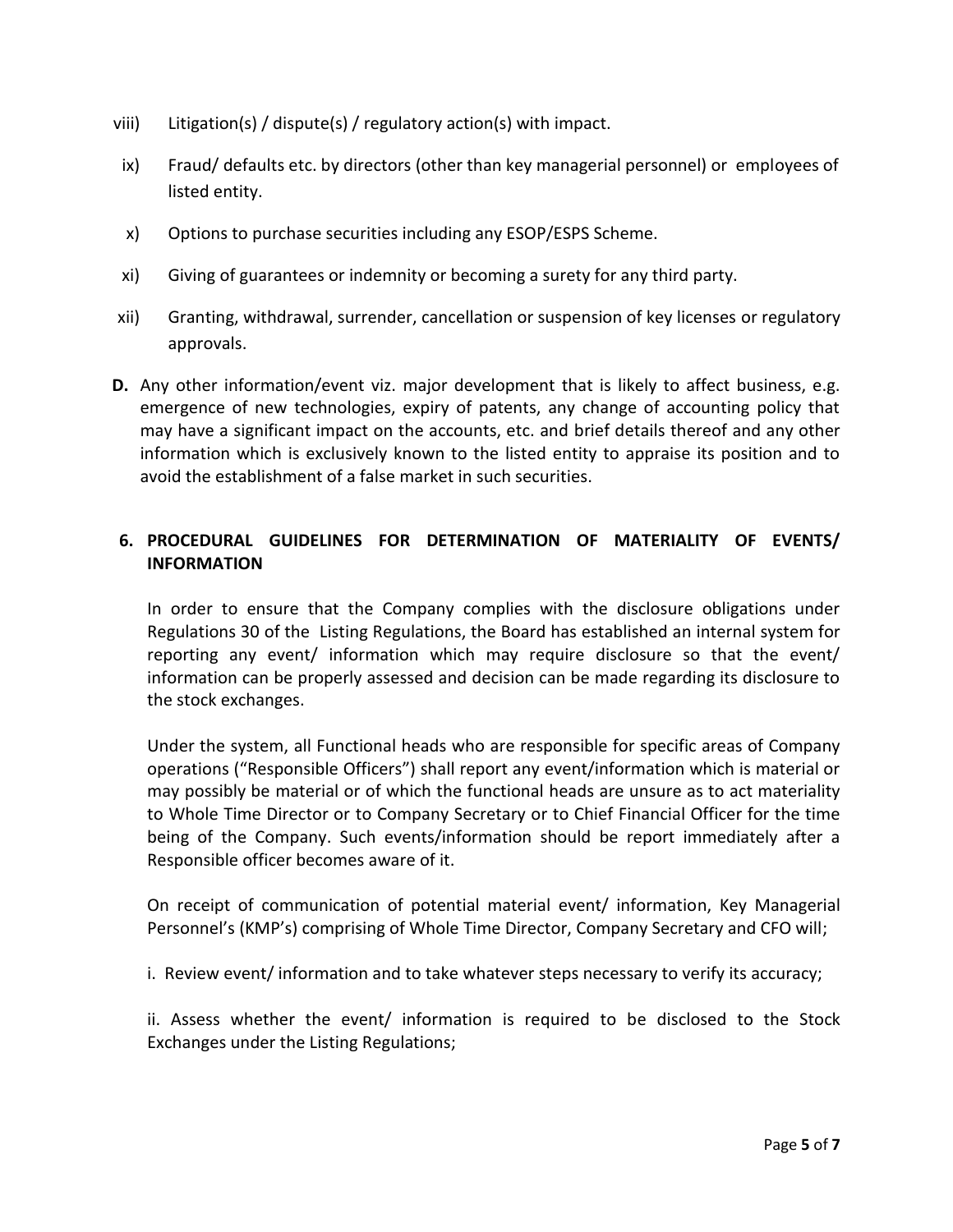Where KMPs are not certain about the materiality of event/ information, they may refer matter for external legal advice.

If the event/ information is material, the Company Secretary will prepare draft announcement to the Stock Exchanges which should be factual and expressed in clear manner.

The Company Secretary on behalf of the Company will lodge or arrange for lodgement of the announcement with the Stock Exchanges.

After lodgement of the announcement with the Stock Exchanges, the Company Secretary will arrange to place it on the website of the Company. All the announcements made under this policy shall be kept on the website as per the Archival Policy of the company.

# **7. OTHERS**

- The Company will inform to Stock Exchange(s) if there is a change in information after it has been disclosed to Stock Exchange(s) (including withdrawal/ cancellation of event).
- The Company shall disclose all events or information with respect to subsidiaries which are material for the Company at the time of making the disclosure;
- The Company will provide specific and adequate reply to all queries raised by stock exchange(s) with respect to any events or information.
- The Company shall, with respect to disclosures referred to in this document, make disclosures updating material developments on a regular basis, till such time the event is resolved/closed, with relevant explanations.
- The Company may on its own initiative also, confirm or deny any reported event or information to stock exchange(s).

# **8. COMMUNICATION OF THIS POLICY**

For all new Employees joining as functional heads, a copy of this Policy shall be handed over as a part of the joining documentation, along with other HR related policies. For all existing functional heads, a copy of this Policy shall be handed over within one month of the adoption of this Policy by the Board of Directors of the Company. This Policy shall also be posted on the web-site of the Company.